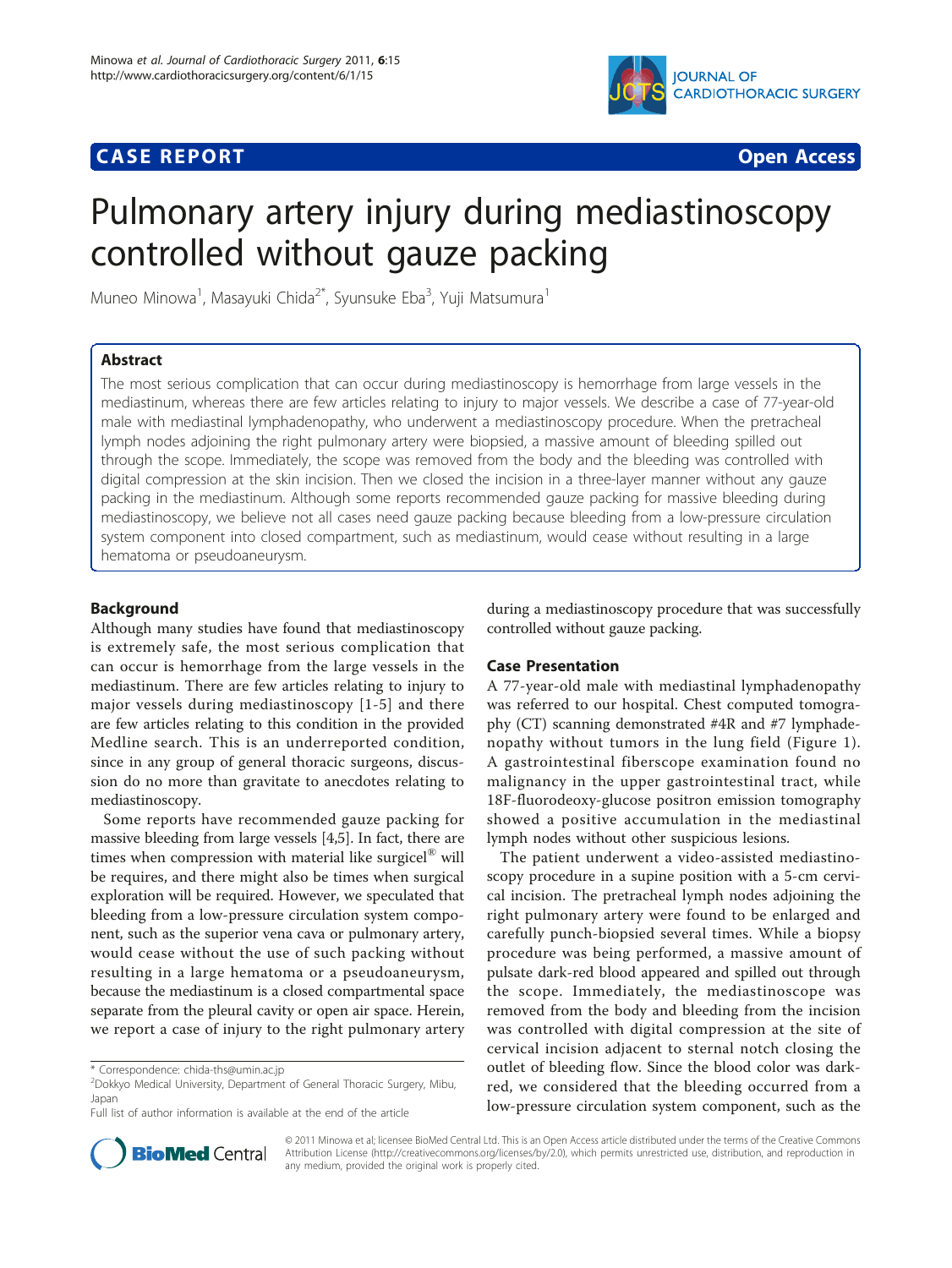<span id="page-1-0"></span>

pulmonary artery, and thought that it would cease in the mediastinum compartment after closure without making a large hematoma, even though the bleeding was massive in open air space. Digital compression was maintained for 10 minutes, and we confirmed that there were no changes of vital signs. Then we closed the incision in a three-layer manner without any gauze packing in the mediastinum.

A pathological examination of the biopsied specimens revealed a whole arterial wall with a smooth muscle layer and vascular endothelium indicating that pulmonary artery wall was punched out (Figure 2). The bleeding came from the right main pulmonary artery, but not



from the superior vena cava. A follow-up CT scan showed a small hematoma in the mediastinum (Figure 1C) that had not been observed before the mediastinoscopy procedure. Diagnostic specimens were not obtained during the mediastinoscopy, thus we performed a right thoracoscopic biopsy of a subcarinal lymph node two weeks later. There were no coagula seen in the subcarinal space. Squamous cell carcinoma metastasis in a subcarinal lymph node from an unknown origin was diagnosed and the patient underwent chemoradiotherapy.

# **Discussion**

The definition of major hemorrhage is unclear, though it generally includes bleeding greater than 500 mL, bleeding that requires a blood transfusion, or bleeding that requires exploration through a sternotomy or thoracotomy for control. Park et al. [\[4\]](#page-2-0) defined major hemorrhage as any bleeding that requires an additional surgical incision for definitive control and reported several cases of bleeding from the pulmonary artery. In the present case, an injury to the pulmonary artery did not require additional exploration. However, it was not minor, as a whole arterial wall layer was punched out during a biopsy procedure.

Some reports have recommended gauze packing for massive bleeding from large vessels [\[4](#page-2-0),[5\]](#page-2-0), including the superior vena cava and right pulmonary artery, each of which are considered to be low pressure circulating system components. If the site of bleeding adjoins the pleura, such as bleeding from the azygos vein or segmental pulmonary artery, bleeding may result in hemothorax and hemorrhagic shock. On the other hand, such bleeding will cease development into a hematoma when it occurs in the mediastinum and the bleeding site does not adjoin the pleura, because of the increased internal pressure.

When digital compression of cervical incision success to stop bleeding spilled from the outlet and then vital signs are stable, I think gauze packing may not be necessary. Unfortunately, when digital compression fails to control bleeding, gauze packing and/or surgical exploration will be required. Gauze packing following a cervical incision requires an additional operation to remove the gauze [[5\]](#page-2-0). Absorbable material such as Surgicel $^{\circledR}$  may be useful for compression. The various approaches can be used for dealing with bleeding during mediastinoscopy. Sternotomy, right, or left thoracotomy can be chosen with or without cardiopulmonary bypass in relation to the side and nature of primary lesion.

Nagayasu et al. [[6\]](#page-2-0) reported that use of gauze packing for bleeding from the right pulmonary artery that occurred during a mediastinoscopy resulted in a 4-cm long laceration of the artery that required an additional thoracotomy and suggested that the tip of the